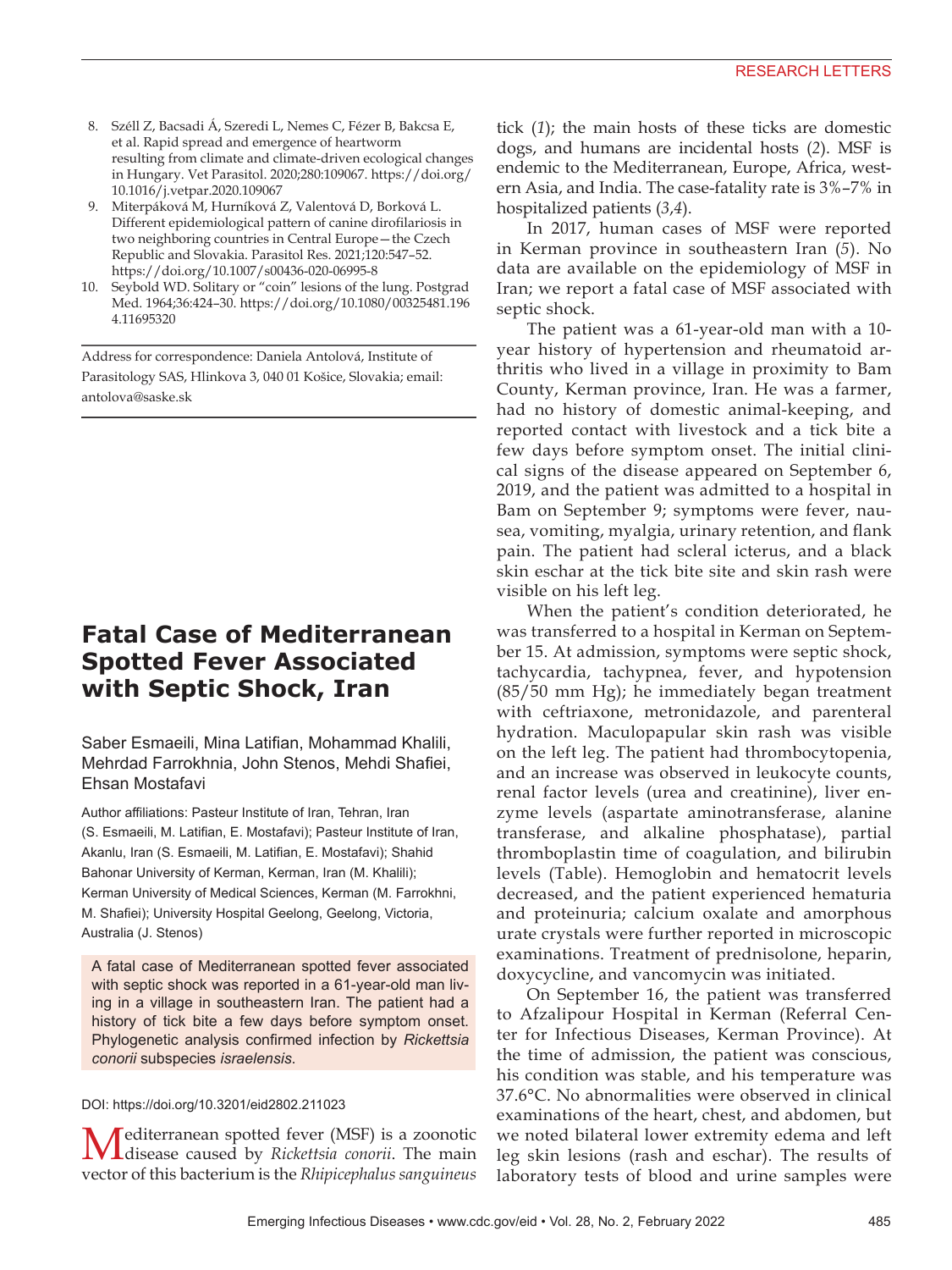### RESEARCH LETTERS

| T <b>able.</b> Laboratory findings in a patient with Mediterranean spotted fever associated with septic shock, Iran* |                    |                   |                   |
|----------------------------------------------------------------------------------------------------------------------|--------------------|-------------------|-------------------|
| Value                                                                                                                | 2019 Sep 16, 12 AM | 2019 Sep 17, 1 AM | 2019 Sep 17, 1 AM |
| Leukocyte, $\times$ 10 <sup>9</sup> /L                                                                               | 18,900             | 12,700            | <b>ND</b>         |
| Hemoglobin, g/dL                                                                                                     | 12.9               | 14.1              | ND.               |
| Platelets, $\times$ 10 <sup>9</sup> /L                                                                               | 56,000             | 42,000            | <b>ND</b>         |
| Hematocrit. %                                                                                                        | 35.3               | 43.0              | <b>ND</b>         |
| Prothrombin time, s                                                                                                  | 14.4               | 13.5              | 14                |
| Partial thromboplastin time, s                                                                                       | 56                 | 39                | 33                |
| Aspartate aminotransferase, U/L                                                                                      | 83                 | 101               | <b>ND</b>         |
| Alanine aminotransferase, U/L                                                                                        | 71                 | 49                | <b>ND</b>         |
| Alkaline phosphatase, U/L                                                                                            | 328                | 510               | <b>ND</b>         |
| Bilirubin total, mg/dL                                                                                               | 2.7                | 4.8               | <b>ND</b>         |
| Bilirubin direct, mg/dL                                                                                              | 2.3                | 2.8               | <b>ND</b>         |
| Blood urea, mg/dL                                                                                                    | 95                 | 145               | 161               |
| Blood creatinine, mg/dL                                                                                              | 3.6                | 4.8               | 5.5               |
| Blood calcium, mEq/L                                                                                                 | 8.5                | ND.               | <b>ND</b>         |
| Blood sodium, mEq/L                                                                                                  | 140                | 135               | 136               |
| Blood potassium, mEq/L                                                                                               | 4.0                | 4.9               | 3.5               |
| Proteinuria                                                                                                          | $\ddot{}$          |                   | $\ddot{}$         |
| Hematuria                                                                                                            | $\ddot{}$          |                   | $\ddot{}$         |
| *ND, not done; +, positive; -, negative.                                                                             |                    |                   |                   |

**Table.** Laboratory findings in a patient with Mediterranean spotted fever associated with septic shock, Iran\*

abnormal (Table). The patient underwent emergency dialysis and continued to take prednisolone, heparin, doxycycline, and vancomycin. On September 17, the patient lost consciousness; he was subsequently intubated and admitted to the intensive care unit. A few hours later, he experienced septic shock and cardiac arrest and died.

The differential diagnosis for this patient included MSF and Crimean-Congo hemorrhagic fever; on September 17, samples required for these differential diagnoses were prepared. Serum and blood samples were sent to the Pasteur Institute of Iran on September 25 (8 days after the patient's death). Serologic and molecular test results for Crimean-Congo hemorrhagic fever were negative. Testing for *R. conorii* IgM by ELISA was borderline, and titer of *R. conorii* IgM by immunofluorescence assay was 1:48. Serum samples were positive for *Rickettsia* spp. (16S rRNA gene) by real-time reverse transcription PCR (*6*). On the basis of the amplification and sequencing of specific genes of *Rickettsia* spp. (*gltA*, GenBank accession no. MZ545594.1; *17KD*, GenBank accession no. MZ545592.1; *ompA*, GenBank accession no. MZ545593.1), we confirmed infection by *R. conorii* subspecies *israelensis* (Figure).

The patient died as a result of late diagnosis of a rickettsial infection and subsequent septic shock, despite initiation of appropriate treatment. MSF is usually considered to be a mild disease, but severe and fatal cases do occasionally occur (*7*). One of the causes of death from MSF is multiorgan failure, including acute kidney injury, pneumonitis, and encephalitis. When severe, MSF can manifest as septic shock, and acute kidney injury might occur. Thrombocytopenia

and elevated liver enzymes are frequent laboratory abnormalities (*4*,*7*).

Phylogenetic trees showed that the infection in this patient was caused by *R. conorii* subsp. *israelensis*. *R. conorii* has 4 subspecies, *caspia*, *israelensis*, *conorii*, and *indica*, each of which cause diseases that have specific clinical features and occur in different geographic regions. *R. conorii* subsp. *israelensis* seems to have the highest death rate of the subspecies (*8*,*9*), reported to be ≈30% (*10*).

MSF appears to be circulating in southern Iran but is a neglected disease that requires more attention from the healthcare system. Because of the nonspecific clinical symptoms of MSF, diagnosing the disease is challenging. Diagnosing and treating MSF early is critical to prevent progression to more severe illness (*6*). Further studies, particularly on elucidating potential reservoirs and vectors, will result in a better understanding of the epidemiology of this disease in Iran. In the meantime, MSF should be included in the differential diagnosis for patients in Iran who are experiencing fever and rash.

The work presented in this publication was supported by the Pasteur Institute of Iran and the Center for Communicable Diseases Control in the Ministry of Health (grant no. 810).

## **About the Author**

Dr. Esmaeili is an assistant professor and researcher in medical microbiology at Pasteur Institute of Iran. His primary research interest is emerging and reemerging bacterial pathogens, including *Coxiella burnetii*, *Bartonella*, *Francisella*, *Rickettsia*, and *Yersinia pestis*.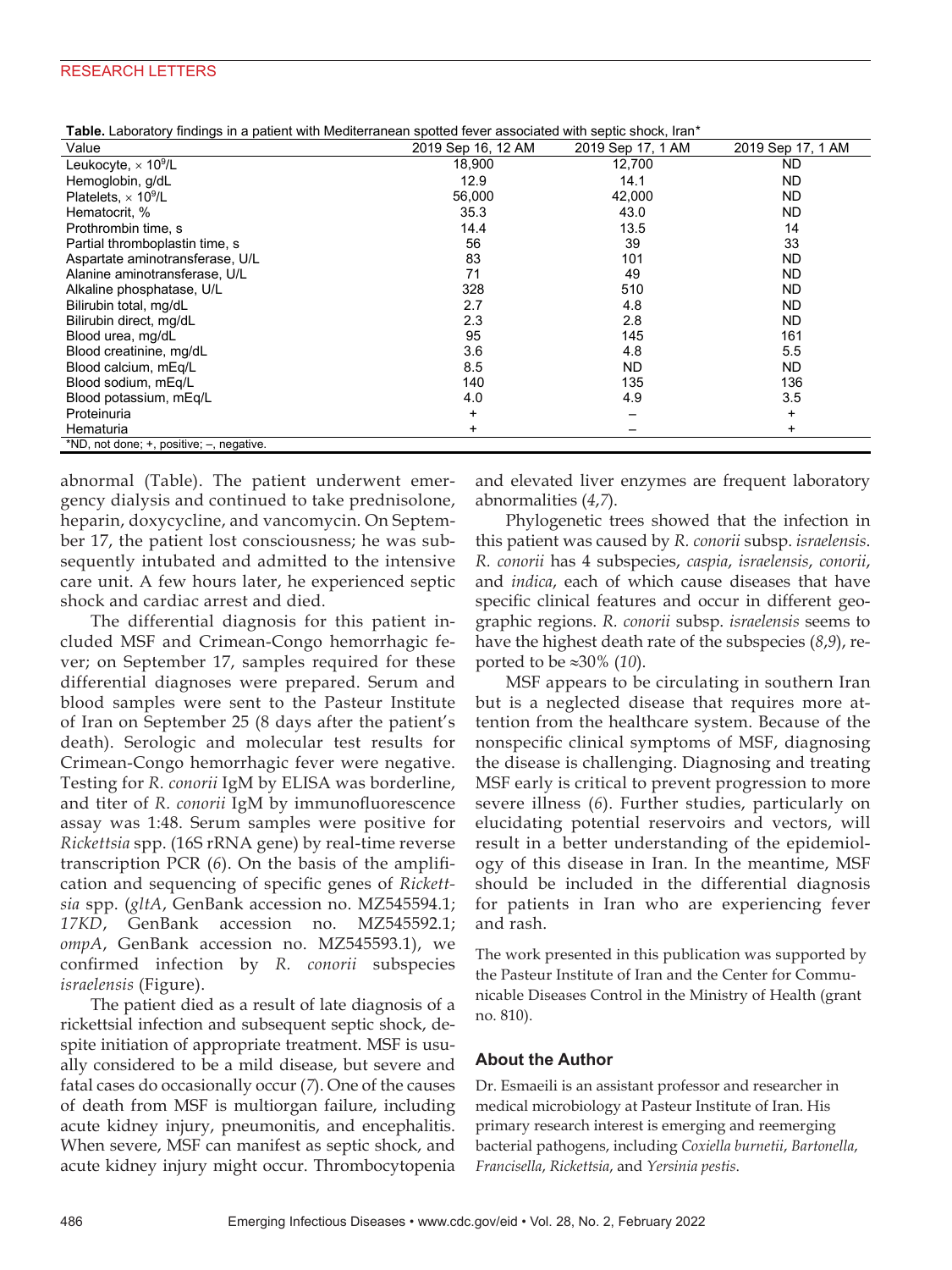## RESEARCH LETTERS



### **References**

- 1. Rovery C, Brouqui P, Raoult D. Questions on Mediterranean spotted fever a century after its discovery. Emerg Infect Dis. 2008;14:1360–7. https://doi.org/10.3201/eid1409.071133
- 2. Nafi O, Tarawnah Y, Tarawnah A. Epidemiological evaluation of Mediterranean spotted fever in children of

the Karak province in south Jordan. J Infect Dev Ctries. 2017;11:242–6. https://doi.org/10.3855/jidc.8154

 3. Parola P, Paddock CD, Raoult D. Tick-borne rickettsioses around the world: emerging diseases challenging old concepts. Clin Microbiol Rev. 2005;18:719–56. https://doi.org/10.1128/CMR.18.4.719-756.2005